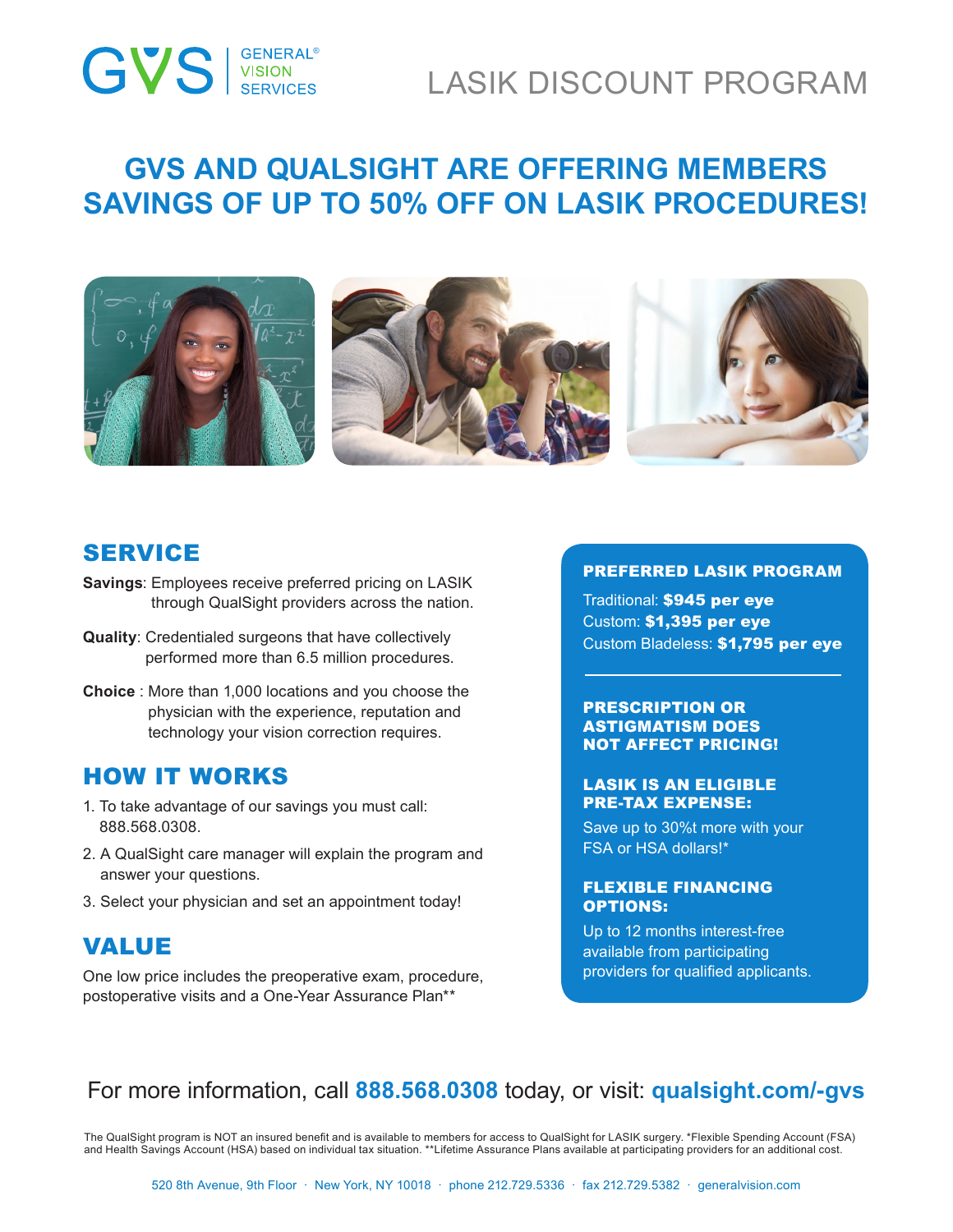# **GVS** SERVICES

# LASIK DISCOUNT PROGRAM

# **FAQS**

#### **1. What is QualSight LASIK?**

QualSight provides a managed Laser Vision Correction (i.e. Traditional and Custom LASIK, PRK, and IntraLase "Bladeless" technologies) Program through a national network of credentialed and experienced LASIK surgeons. Collectively, these physicians have performed more than 6.5 million procedures. QualSight has been providing LASIK savings since 2003 and now serves over 75 million members nationwide.

#### **2. What is LASIK?**

LASIK (Laser-Assisted in-situ Keratomileusis) is an outpatient treatment that uses an excimer laser (a cool beam of light) to gently reshape the front surface of the eye (the cornea). Reshaping the cornea redirects the light angle as it enters the eye to refocus correctly on the retina. This allows images to be more sharply focused. Vision recovery is rapid, and there is little or no postoperative pain. With refractive surgery, your dependence on glasses and contact lenses should diminish significantly.

#### **3. What is the difference between Traditional and Custom LASIK?**

Traditional and Custom LASIK treat moderate to severe refractive disorders, such as nearsightedness, farsightedness and astigmatism. For both Traditional and Custom LASIK, your surgeon uses a surgical instrument called a microkeratome blade to create a thin flap to access your cornea. Custom LASIK, also known as Wavefront LASIK, uses an advanced technology (Wavefront Analyzer) to map the corneal surface 3-dimensionally, guiding the laser in re-shaping the front part of the eye (the cornea). The 3-dimensional data from the Wavefront Analyzer is then electronically transferred to the laser, enabling your surgeon to customize the LASIK procedure to your unique visual requirements. Depending on your prescription and eye shape, your doctor will be able to determine which type of treatment is best for your individual condition.

#### **4. What is IntraLase (Bladeless LASIK)?**

With IntraLase (Bladeless) LASIK, the surgeon uses a laser to create the corneal flap instead of the microkeratome blade. This technology enables the surgeon to customize the corneal flap for each individual patient. The remainder of the surgery is the same as Traditional LASIK or Custom LASIK. Recent studies conducted on IntraLase technology suggest it may be possible to treat those who were previously unable to have LASIK surgery due to thin corneas.



#### **5. Can LASIK be done if I have astigmatism?**

Yes, LASIK has been FDA approved to effectively treat astigmatism as well as myopia (nearsightedness) and hyperopia (farsightedness). LASIK was approved in 2007 to correct presbyopia (when the small print begins to blur) with Monovision LASIK; this procedure corrects one eye for distance and the other eye for reading. Patients will want to discuss options with their physician to determine which procedure is best for their vision correction need.

#### **6. What does it cost?**

Through the QualSight network, Traditional LASIK surgery is \$945 per eye, and Custom LASIK \$1,395 per eye. IntraLase (Bladeless) LASIK is available through participating providers for an additional \$450 per eye, whether performed with Traditional or Custom LASIK.

#### **7. What about the ads I have been seeing that claim to charge \$695 for LASIK?**

This low price is usually only available to a very small segment of the population (typically less than 5%). This is because it is a starting point and is only available to people with very minor prescriptions. The price then increases substantially for those individuals with higher prescription levels. In addition, most offices will charge separately for the preoperative evaluation and followup visits. The national average price for LASIK is over \$2,000 per eye. The QualSight LASIK program is allinclusive with no hidden fees and members receive preferred pricing.